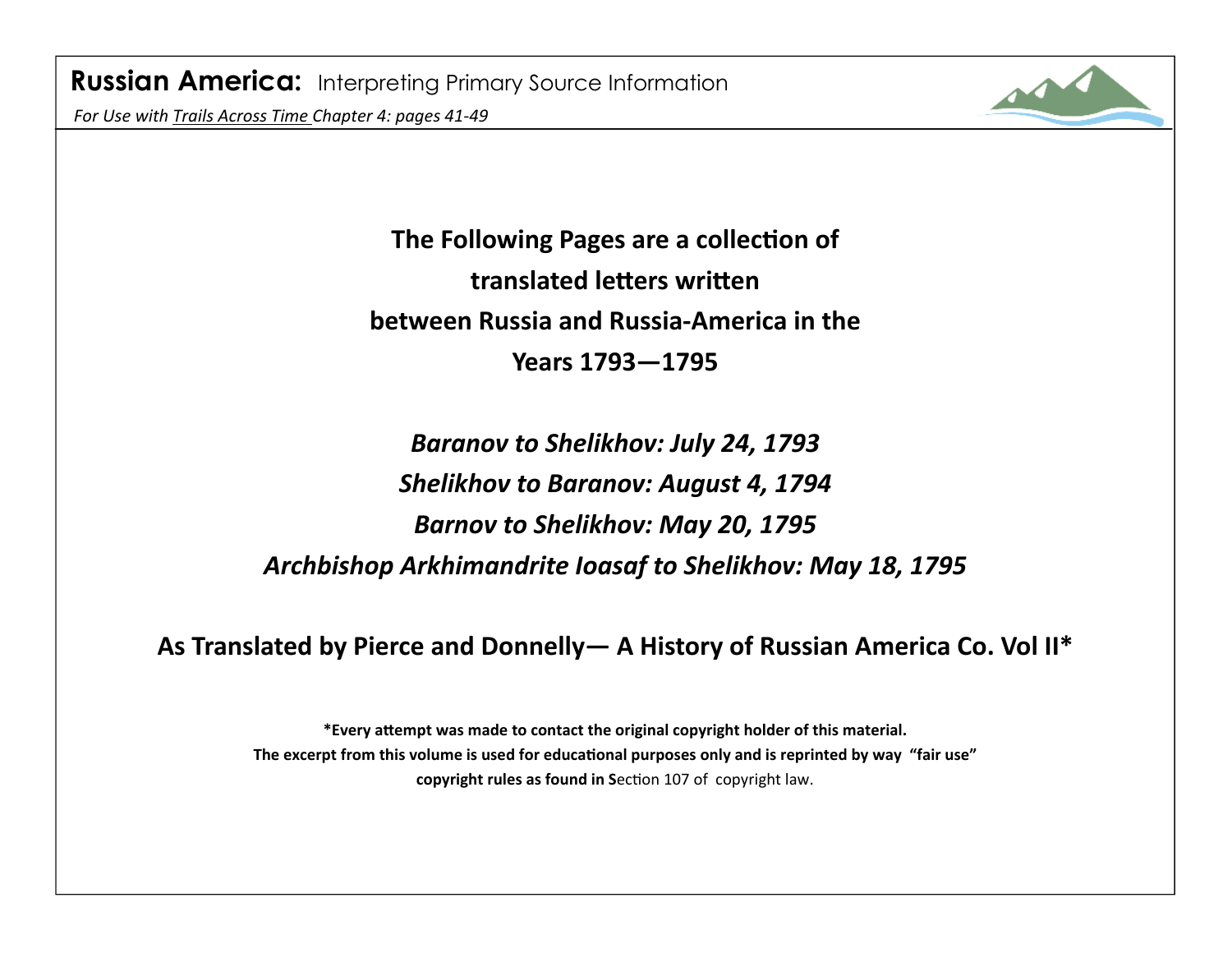Dear Sir,

Grigorii Ivanovich,

**A1** My reports of my activities and plans for the future were sent from Kadiak on the vessel Mikhail a year ago, in early May, 1792. Now I can write you the following: The vessel Simeon arrived from Chugach Bay with complaints about the depravity of the men of the Lebedev company. I set forth myself in a baidara on May 7, after dispatching the ships. In Chiniak I made plans for a dock and named the proposed fortress "Paul's" in honor of His Imperial Highness the Heir. Afterwards, I reached Kinai Bay and was busy there with company affairs and settling the troubles with Lebedev's company.

**A2** On May 23, I sailed to Chugach Bay in two baidaras with 30 Russians and a party of Koniags [Kodiak natives] in 150 baidarkas, for the hunting in Kinai Bay already does not amount to much. I went all around Chugach Bay pacifying, taking the census and hostages, all by humanitarian means and without the slightest bloodshed. I took a census of the population in the three principal villages in Chugach Bay, and took hostages, and the rest of the natives promised to come and visit the place where it was decided to establish a winter outpost.

**A3** Here I encountered the English ship Phoenix, 2 masts, 85 feet long. This ship has sailed from East Indian to Canton, Manila, and then to Nootka in America, and from there followed the coast to Chugach Bay. On this voyage, trading with different people, they accumulated a big quantity of furs. During a storm, they lost two masts and now were replacing them in Chugach Bay. Their intention was to sail back to Canton. The captain, by the name of Moore, is an Englishman from Ireland. At first he was afraid of my fleet of baidarkas and the natives, but finally we became friends and during bad weather I spent five days on board his ship and had all my meals with him. Although it was difficult, as we didn't know one another's language, we talked about many things. German helped some; I could speak a little when I was a child, but have now forgotten in almost completely. Moore gave mean "East" Indian for a present. In winter time he is my attendant, and in summertime a good seaman. He speaks good English and has learned the Russian language also. I gave him very little in return. Only a kamlei of fox skins from Fox Island, of the best workmanship, and some of my curios gathered from the naƟves.

Here I found out about the notorious Cox. He died in Canton.

A4 Moore and I parted good friends and he gave me a salute from his cannons. During my sojourn he often came ashore to visit me in my tent.

A5 I sailed to the island of Nuchek, the one that Izmailov called Tkhalka, and there met the vessel Simeon on which Iz-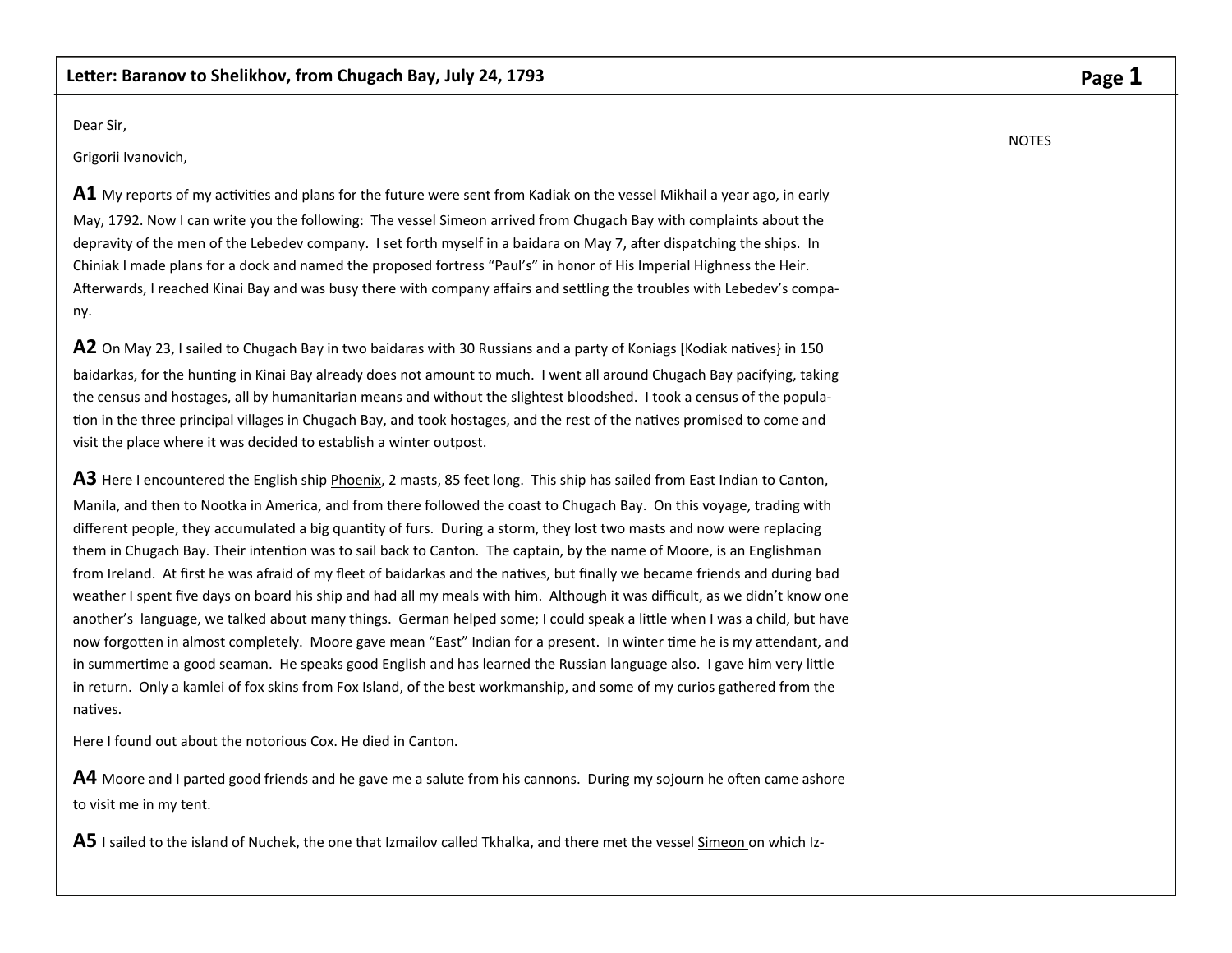mailov was exploring but had not discovered anything of importance. Now on the way back (from Chugach to Kadiak) this ship was anchored in Konstantin Bay, about 4 versts from my camp. I sent one baidara with some men of my party to look over Siuklia {Montague} and the adjoining island, to see where we could get a supply of fish for wintertime, as the fishing was not good at Nuchek. That was on June  $20<sup>th</sup>$ .

A6 The baidara started in the evening, and I had only 16 men [Russians?] left with me. I intended to go at daybreak to the island of Ochok to see some Chugach natives who were hiding from the Koliuzh tribe. I did not believe that there was any danger from the Chugach people as we had 20 hostages who told me that they were the children of these very same natives. I had with me in the boats, discarded by the English ship, a chevaux-d-frise, which I intended to use in building fortifications around my camp.

**A7** During the darkest hours of the night, before daybreak, we were surrounded by a great number of armed men. They began to stab and cut down the natives who were with me. They also stabbed two of us when we jumped up from sleep. We had 5 sentries out, but the natives came up so stealthily in the darkness that we saw them only when they began to stab at our tents. They were about 10 paces from us, but we shot at them without any result because they had on thick armor made of three and four layers of hardwood and sinews, and on top of that had heavy mantles made of moose hides. On their heads they had thick helmets with the figures of monsters on them, and neither our buckshot nor our bullets could pierce their armor.

**A8** In the dark, they seemed to us worse than devils. They majority of them kept a perfect order, advancing toward us and listening to commands given by one voice [one man?] and only part of them ran back and forth doing damage to us [Russians] and to the natives in our party. We had one cannon with us, and after three shots things began to go better. We did not hit anything but they began to retreat. The natives who were with us, seeing that their arrows and spears could not pierce the clumsy but strong armor, started to run. Some ran to the baidaras and were trying to get out to sea, the enemy stabbing them. Some deserted and went to the ship, and some stayed in our camp and just caused commotion. The enemy besieged us for two hours, and we shot at them till daybreak. (I am sending two complete outfits of armor, one to you and the other to the commandant of Okhotsk).

**A9** At daybreak they retreated a little, and were preparing another attack when help came. Some of the deserters and wounded reached the ship, and Izmailov sent a boat to our rescue. The besiegers fled to their baidaras, of which they had six big ones made of wood, full of a choice lot of barbarians.

**A10** One of their wounded told us that these were Koliuzh from Yakutat Bay, and Ugaliagmiuts from Cape St. Elias who came to avenge a wrong done to them last year, 1791, by Chugach natives who made a raid and killed many of them.

# **Page 2**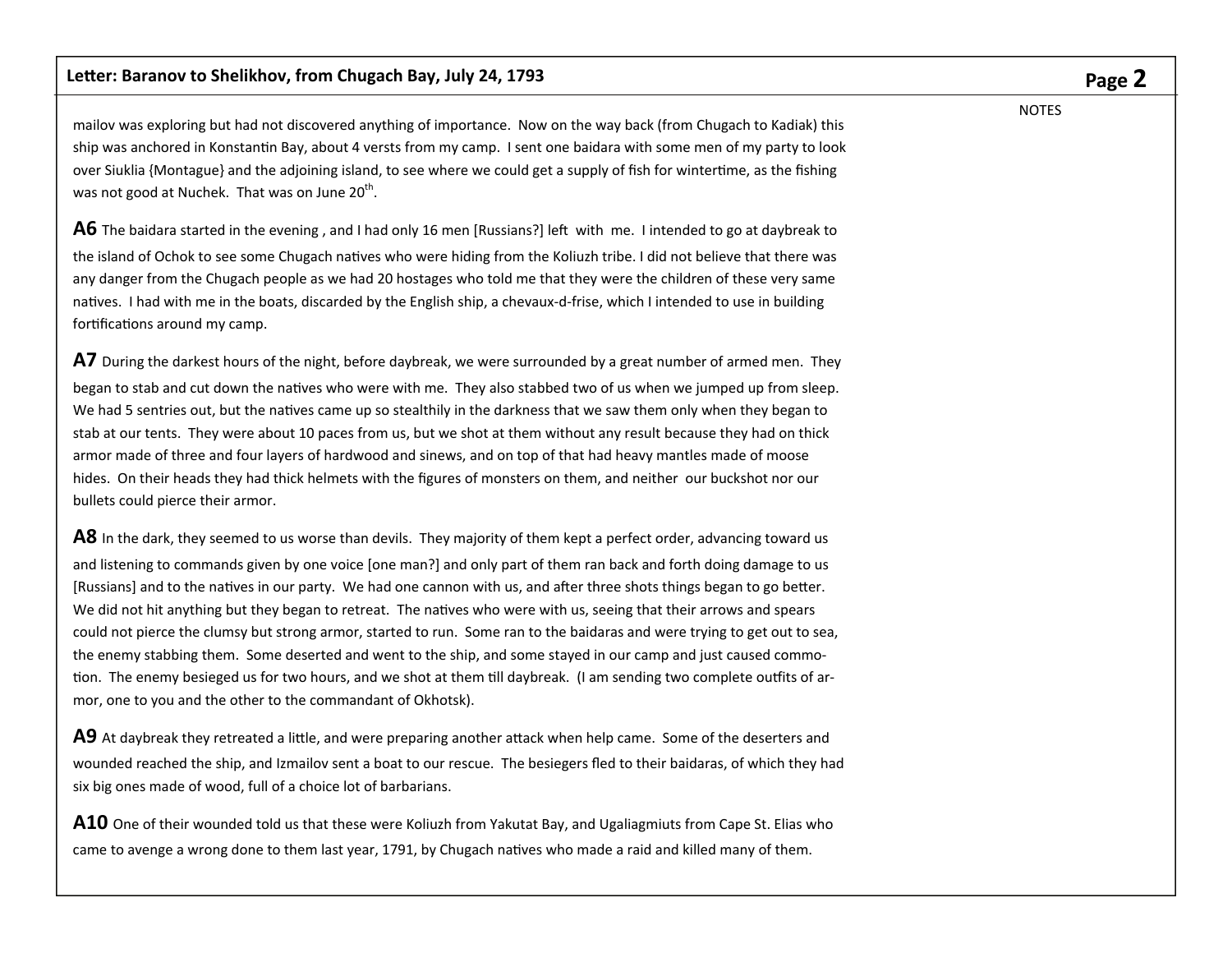Coming to our camp they first took us for Chugach, but finding out that we were Russians attacked us hoping for rich booty. We found 12 dead. The wounded they carried away with them and we could see a trail of blood for two versts all the way to where they had their boats. At the very start they killed Kotovshikov, from Barnaul, and two weeks later Paspelov, from Tiumen, died from a wound. One of the natives who were with us were killed and about 5 [?] were wounded. God shielded me, for although a spear ripped my shirt and arrows fell around me, I was unhurt jumping up from my sleep and with no time to dress, I dashed about encouraging the men and directing the cannon fire to the points of greatest danger. I must acknowledge the bravery of the men who were with me. More than half of them were new to the country. Especially good were Theodor Ostrogin and Zakhmilin. The barbarians carried off four Chugach hostages who we had with us. They, thinking that the attackers were their tribesmen, ran right up to them. On account of rain, and not having enough men, we did not pursue them. They wounded man, two later died, also told us that they were expecting ten more baidaras from the Copper River and that they intended after exterminating the Chugach tribe to sail to Kinai Bay.

A11 We gathered all our boats, and decided to sail to Kinai Bay and from there to Kadiak. The season was getting late, there was insufficient prepared food, we had not yet found a suitable place for settlement and if the barbarians went to Kinai Bay, as they intended, they would endanger Kadiak. I dispatched the ship for further exploration and returned by way of Kinai to Kadiak. During this journey, I received word of the arrival of the ship Orel from Kamchatka. Finally, on July 17, I reached Paul's Harbor, experiencing during this trip many other inconveniences and dangers besides those I have described. But here they are very common. The ship Simeonreturned ahead of me,and the Orel arrived on theevening of July 21. From it, I received all of your papers [letters?] of September, 1791, because they were kept all winter in Kamchatka and did not arrive in time to permit departure to Canton.

A12 I was astonished by your instructions to send a ship back with Iakov Egorovich [Shields] and to build a new ship. These instructions reached us at a time when we were busy building a blacksmith shop, a warehouse, a store with living quarters, and a place to store the rigging. Furthermore, there are no larch trees at Kadiak, Afognak, and Kinai, and the local fir has too many knots and is too brittle for shipbuilding. Iakov Egorovich says that there are no good logs available. We could not start the construction at Chugach last winter through not have a supply of food there ready, and not have time to build living quarters. Such an important affair as building a ship cannot be left to careless hunters without the supervision of an experienced man. If I had to send him to Okhotsk I would also have to send some of the men with him, at a time when we do not have enough hand, as not a few of the men are sick, unfit to work, or old. And so I left this undertaking till next summer , in order this summer and the coming winter to have him supervise the building of the ship. We are short of the needed materials, but I hope to receive them with the transport this summer. We have only half a flask of pitch, not a pound of caulking, not a single nail, and not enough iron for such a big vessel. He laid it out 66 feet long at the keel. The iron that we have we must use for axes and a great many other things. All the old supply brought by the Vasilii had to be used. My predecessor left me very little of it, as you can see from the enclosed inventory. There won't be

# **Page 3**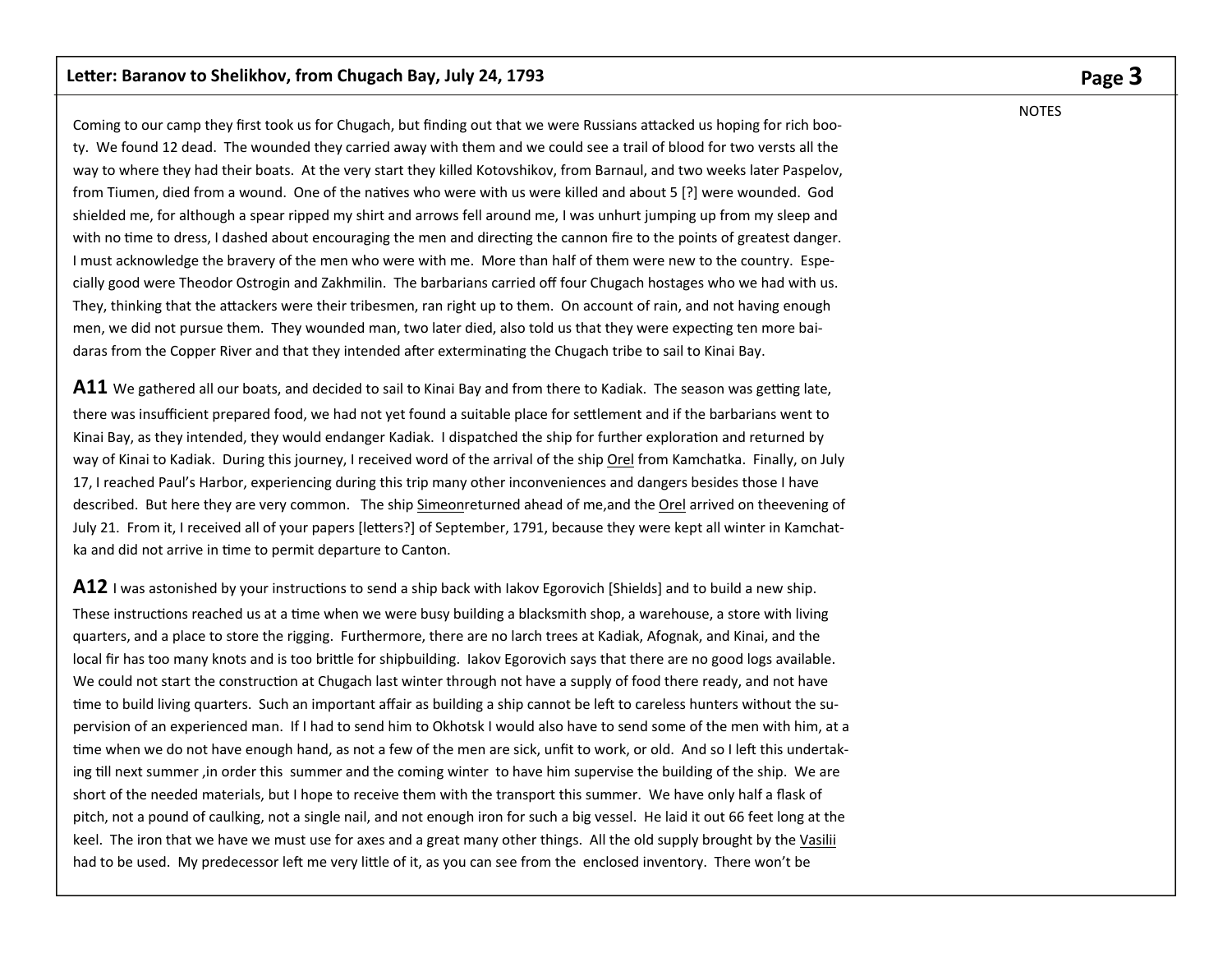enough canvas to make all the sails. We had to use the canvas that we brought with us to make sails for baidaras, and tents, as the old ones became so worn out that it was difficult to make out of them 10 pairs of pants for the native workers, and even these pants fell to pieces after they had been used for two days. We are also short of trade goods, and are hardly able to pay the natives for the products of their hunting. They have almost quit taking beads and want clothes, and I have nothing to give them but kamlei [parkas] made from the same canvas. Come what may, hoping toreceive the needed supplies from you this summer or autumn, we started to build the ship in Chugach Bay from where I am writing this letter, and where we have become settled little by little. The blacksmith shop is in operation, and the barracks will be ready this month if the weather permits. Rainy weather is frequent here, and lasts a long time. We brought about onefifths of the lumber on ship from Greek's Island, and will get the remaining four-fifths here. We will start this work as soon as we finish building our living quarters.

**A13** The question of food worries me. Our supplies are low, and we don't know if the fish will come in the fall or not. The natives assure us that there will be fish.

**A14** I sent Mr. Shields on the Orel on April 21 to look for and to explore a land between Evrashka and Ukhak toward the Chugach islands. He was instructed to stay at sea Ɵll June, and then join me at Chugach. But because he and the English sailors with him were not very eager, I promised him, in case they should discover a new island with sea animals on it, two shares of the profits that might be realized from hunting on thisisland during the next two years. To the sailors I promised 20 sea otters a piece. However, they had no luck; the weather was stormy, the shrouds were broken, and finding themselves in danger of losing the masts, they came as per instructions to Chugach Bay.

A15 The Ship Simeon also arrived here fromKadiak with provisions and men, and I myself arrived in June. After making plans together, we started construction as mentioned above and both ships sailed again to Greek's Island to bring in addition to the local lumber logs of required size.

**A16** On June 9 the Orel was sent to Yakutat Bay to protect a hunting party of four Russians—Purtov, Prianishnikov, Voroshilov, and Galaktionov—and natives in 170 baidarkas. The ship was delayed by weather at Cape St. Elias, but Purtov and his comrades went below this Cape. They saw sea otter in the vicinity of Yakutat Bay but took only 197 because they were not familiar with the new hunting grounds, and because they lost much time in looking for shelter from stormy weather on this unquiet shore, and providing themselves with food. The Koliuzh also gave them a fright on several occasions. I feel indebted to Purtov and to his obedience. Thanks to him, we made this experiment in hunting beyond Cape Elias to the glory of the Empire, for Kinai Bay is almost hunted out. During this summer there, and at Kamykshak, only 480 were taken. As the hunting crew was disbanded in the first part of June, we might count 700 sea otters, together with the skins that we got from the Koliuzh. I do not count skins that will come from Sutkhum way. After last year, it is not very promis-

# **Page 4**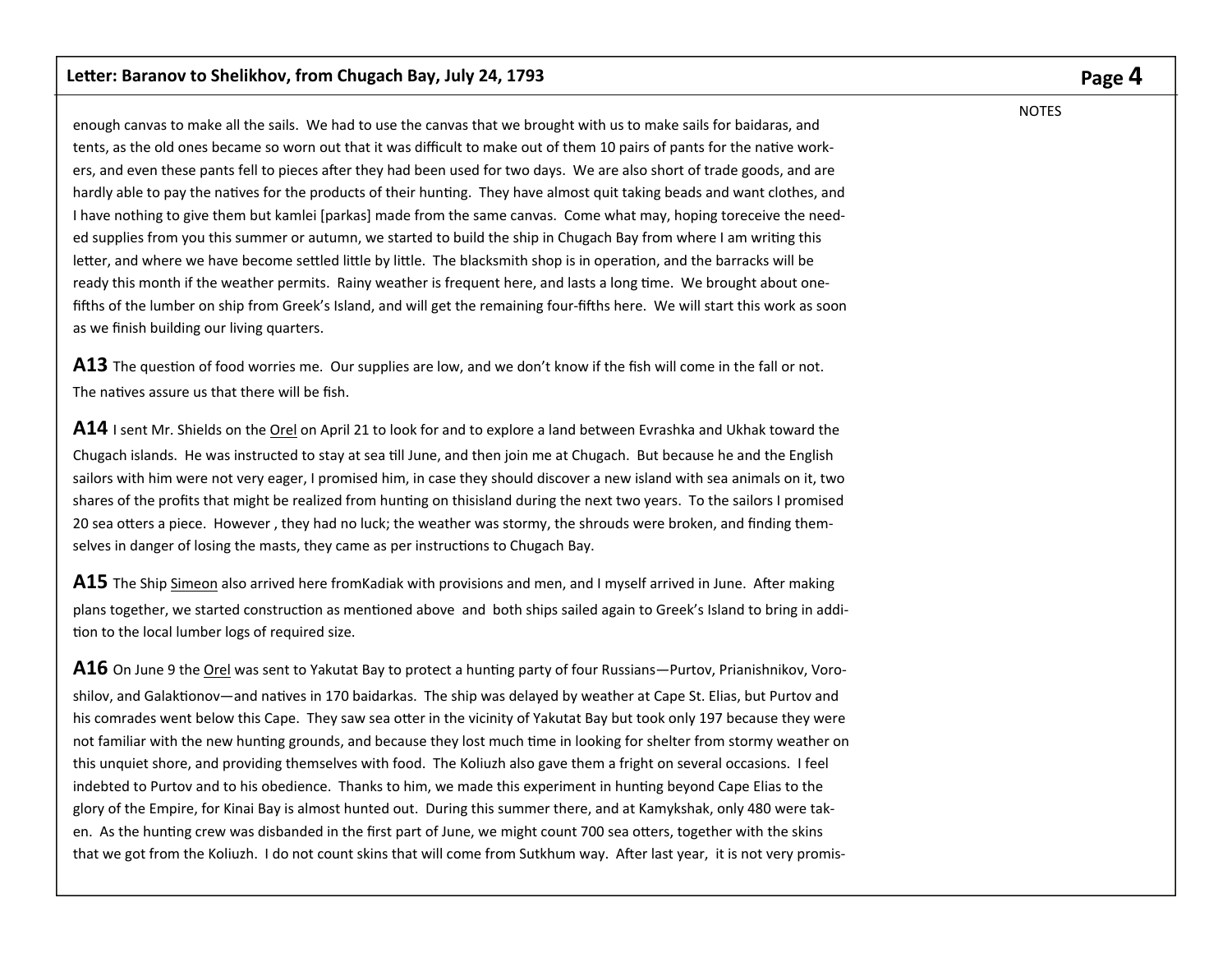ing there. From the time the ship left, we acquired altogether only 2,000 sea otters, counting males, females, and young ones. With many partners in the company, this should be considered unsatisfactory. As to the foxes, otters and all other trifles, we gathered about 1,000 during the winter. I cannot give you the exact number, because I have no books here and am writing from Chugach where I am supervising the construction. I intend to stay here till late fall, or until the arrival of the ship with the transport requires my personal attention. I may even remain here all winter. As you know, we have no trading good here, only beads and even they are of the small size. The large beads are of the kind for which there is no demand. There are not enough to buy sea otters with, and even our native workers no longer take them in exchange for fox skins.

**A17** Now I will explain to you our troubles with Lebedev's company. After Konovalov was sent away, they with their two ships, the Ioann and Georgii tried to do as much harm to our company as possible. Trying to force us out, their first aim was to make us abandon Kinai Bay. They took possession of Kachikmat Bay, and settled a big crew there. They didn't let us trap foxes, even though our winter cabin [zimov'e] still stood there as proof that we were there first. I enclose a copy of an agreement in which Kolomin states that along with other ground, this bay is our territory. In their locality, they made real slaves of the natives and forbade them to have any communication with us. Then they sent an order to me at Kadiak signed by Kolomin, Konovalov, Balushin, skipper Zaikov, and a certain Samoilov to claim that according to some official document, of which I never saw either the original nor a copy, all Kinai Bay belonged to them. They ordered us to get out, and forbade us to get furs there. It as the same with Chugach Bay. Galaktionov, who is now going to Okhotsk with the papers, did nothing else but try to alarm the men, so that no one would dare go to Chugach Bay, claiming that they would not be permitted to settled and build boats there, and that they had already occupied all the food producing places. He tried to persuade the English sailors that they would die of hunger if they stayed there for [ship] building. On the way and in the harbor he secretly carried on forbidden trade with the hunters. Beside that I was told by Kinai natives who came with him that Balushin and Kolomin, with six baidaras, were awaiting Galaktionov's return from Kadiak for a chance to attack our Kinai crew, chase our men to Kadiak, and subjugate the Aliaksan and Kinai natives dependent on them. They were waiting only for his return to start hostilities with all their forces against our company.

**A18** I finally received from Malakhov, at Kinai Bay, a confirmation of this bad news. Numbering 60 Russians and several natives, they actually are staying not far from our crew. They have already begun hostilities, beating men of two of hour hunting parties, one under command of Kotelnikov, sent with 40 baidarkas to hunt sea otters, and the other under Larionov with 8 baidarkas. They took from the natives their baidarkas, hunting darts, and sea skins, and beat them up and crippled some of them. Those who could not flee they tied up, threw them in their baidaras, and took them along. They then tried to deny us Chugach Bay.

A19 Last autumn, with three or four baidaras Balushin went there after me when we had already returned to Kadiak, setting out at the end of September when he found out abou the successful pacification of the natives and of their subju-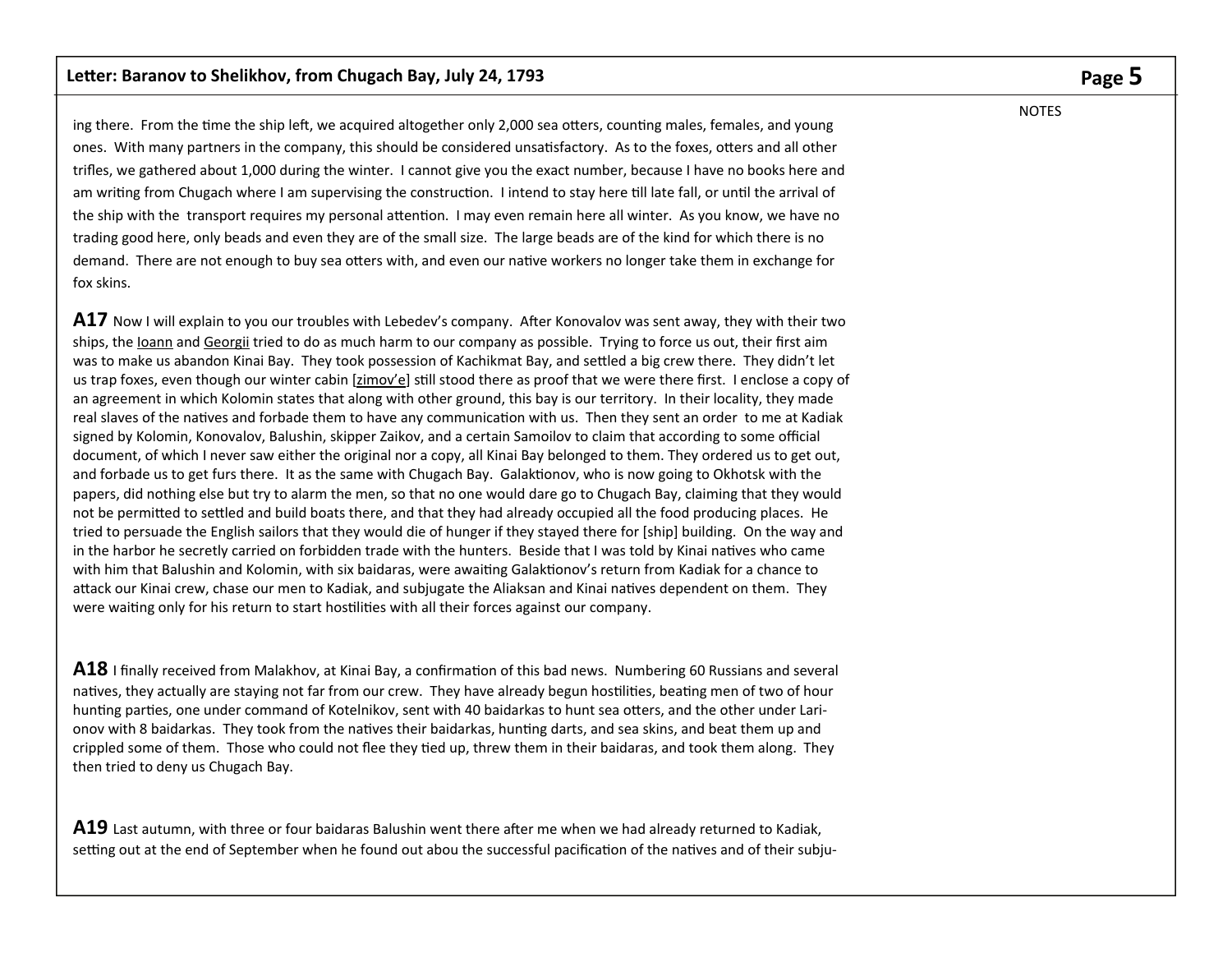gation to the Monarch, but returned without success in January of this year after all kind of misfortunes and hunger. He visited only places pacified by me, and although he demanded other hostages from them they refused, telling him they hey had already given hostages to me. Nevertheless, he took a chance and left three men in one of the villages for the winter, so it would appear that they were in possession of this region. He felt pretty safe, because we are all Russians and the natives did not know their sly intentions. Still, when they scared him a little, he was afraid to visit other independent native settlements. They took 15 of our natives, kidnapped almost the entire population of the neighboring village, and took them all to Greek's Island where they repaired the old structure and fortified themselves. Keeping Chugach women and children under guard, they went with the men to persuade the natives of other villages to join them. But unless taken by surprise, they other natives wouldn't yield, and entire villages hid from them. I asked them many times through skippers and messengers to free at least one of the Chugach villages which I had annexed, so they could help me with the construction and getting food supplies, but they refused. Finally, I went in a baidara myself, but all I got from them was insults. On the north side of Aliaksa they committed the following dastardly deed: out of the four villages I had annexed in the name of the Empress, they plundered two and took the people prisoners. They took the crest of State which I had given to a toion and threw it on the ground and broke it. They said that this crest was a children's toy and that I was just fooling people. The chief who came from there told me all that in the presence of Galaktionov, who signed as a witness. The perpetrator of these crimes is a certain Irkutsk townsman, Aleksandr Ivanov.

**A20** The company is getting very little profit from these natives, leaving them complete freedom. Only once in a while they bring a few otter and deer skins because they don't know how to hunt the sea animals and there isn't much game in the mountains. Still they should have protection. They are our allies, were annexed by us, and they thought that we were going to see to their safety. It hurts to see them robbed and made prisoners by men of our own race and creed. What's more, in time they could be useful for our business up north. I am forwarding to the commandant of Okhotsk the census of them together with the census of the Chugach native, and all the papers concerning the harmful activities of Lebedev's men. You can take copies of them there and look through them and ask for a decision.

**A21** I enclose with my communications this copy of the Lebedev document in which the origin of these acts is explained. You must add your views and explain to the commandant there. As for sending Izmailov on the Simeon, which you have ordered to accompany [the Orel] it is incapable of continuing voyages here. Izmailov refuses to sail on it. But the Orel, the new one, I will try to send off according to the circumstances, either next summer or again without furs—the former if Iakov Egorovisch will hurry and not wait for the division, to which we would like also to add the furs next year, if God wills it. I have decided not to send copies of all these papers, knowing that you can get these when they reach Okhotsk or the end of July. Kuskov is almost the only literate person here in Chugach, and we also lack paper. You sent us four stacks on the Orel but it is almost all gone, used for accounts and notebooks in the harbor and in the crews, for various communications with the Lebedev men, and especially for correspondence, as well as on the formal office books, so that in general nothing of this remains, whereas as I wrote to you before I expected about ten [stacks] or more. Bt even now everything is in order, receipts and bills would be made out correctly everywhere if things were sent from Kadiak and if I was not in such a hurry, burdened with so much work and papers. I am also sending a report to the commandant at Okhotsk about various matters, one of which is secret, and thirdly the repot of the actions of the Lebedev men on which I have used up a great deal of pa-

# **Page 6**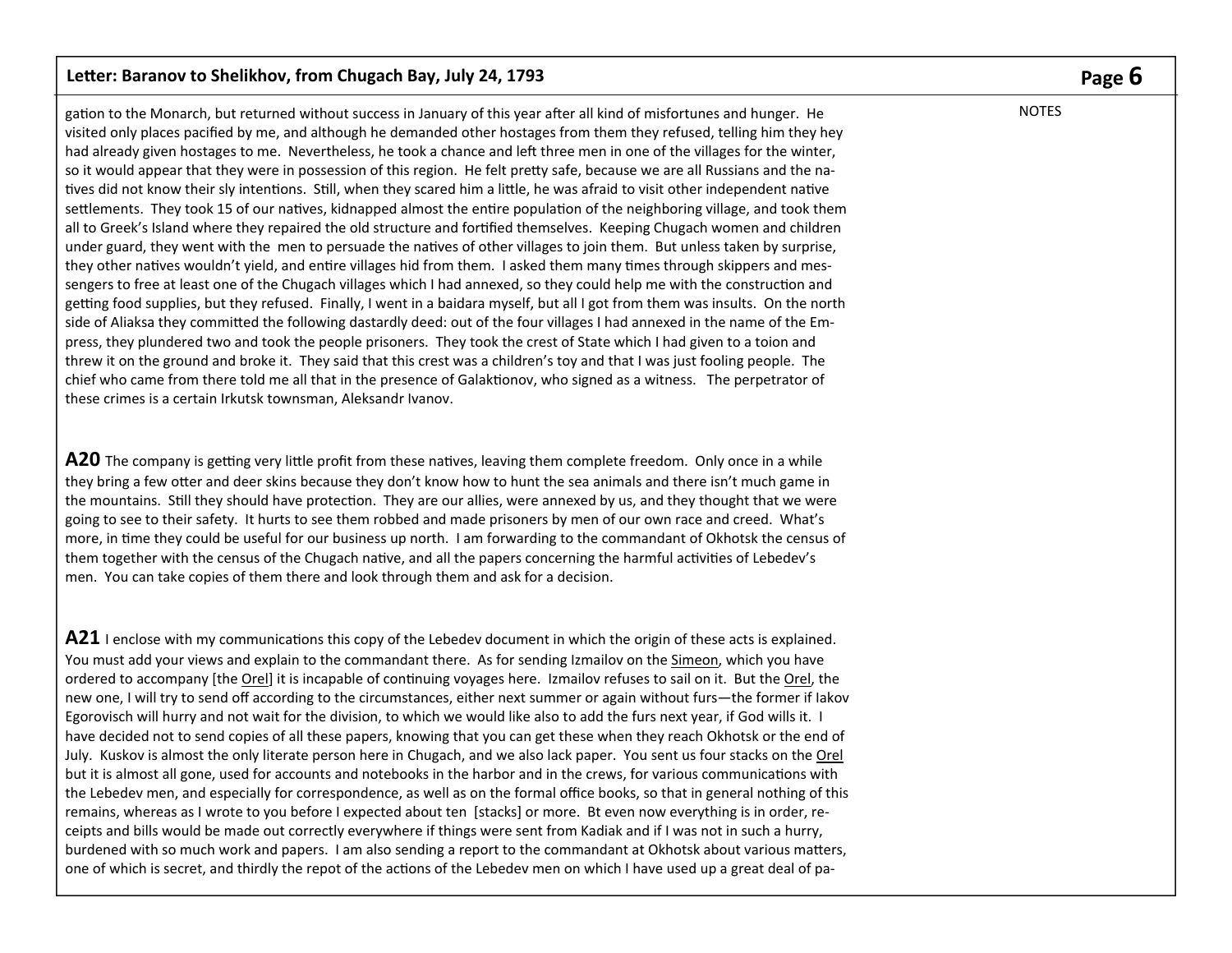per. You can get the copies and judge for yourself.

**A22** On their return voyage Purtov and his comrades again saw a three-masted English vessel in Chugach Bay. It as sailing from Boston to Nootka. They had been in Macao for trading, and it seems they decided to follow the coast on their way to Nootka. The captain, lames [James], gave them a cordial reception and questioned them as to how far the establishments of the company extend. Purtov told him they stretched fro m Kadiak up L'tua Bay. The Englishmen were surprised at seeing a such a big fleet of native baidarkas with Purtov. Purtov's party left Chugach Bay on July  $10^{th}$ , but didn't see our ship Orel although this ship was a t sea close to them. Recently the Orel returned from Cape St. Elias, and sailed to Kadiak to bring food supplies, of which we are expecting to be short. Probably they will spend some time looking for the supposed new land. This is what Shields is instructed to do.

**A23** He foresees that we will be short of caulking material for the ship. From the supply that we have, some was used for other ships and some is rotten. Our activities at Kadiak are progressing satisfactorily. The men are doing their work, but there are not enough of them. After we dispatched the ship three men arrived on the Orel but ten men died from different causes. Out of this number, 2 were killed by the Koliuzh and 8 were drowned. Ten men were sent with the ship. I am enclosing the list of workers. I have only 152 men left here and out of this number about 15 are sick and old. With the rest, I am doing the required work. Izmailov will deliver you the plans of a new building constructed in the harbor. The fort and harbor will in time be completed in fine shape.

**A24** I sent word to Unalashka with the Sutkhum crew that I will send a ship and the cargo next summer as I had no opportunity to do so now. Izmailov will stop only in case of a emergency; otherwise, he will sail to Unalashka. I wrote also to Fomich about sending with him the products of our hunting and trade. Time will not permit him though, to visit the New Islands and Unalashka. Your instructions sent with Mr. Polevoi must be discussed by both of us, as to the local conditions and time. It is a difficult and tricky business not having a contract to procure goods from various companies. Besides taking this job as a friendly accommodation on my part, I never supposed that I would have to take orders from clerks and perhaps clerks' helpers. Please deliver me from this if you find it possible. You can let the contents of my papers be known to the partners of the company, but I do not consent to depend upon or to be ruled by the crow. As it is, I am tired of managing the business for partners whose opinions differ so much. You know that I had the same experience in my life before, and that all my labors and worries were wasted {*Business maƩers, of no interest PT}*

**A25** If Mr. Poevoi will make a contract at Canton, and will come here this summer, we will do what is necessary, but I will not do so prematurely. Besides, April and May will be the time for him to arrive.

A26 Most of the blubber and laftak [hair seal] skins are used right here, the first for food for the Russian and native work-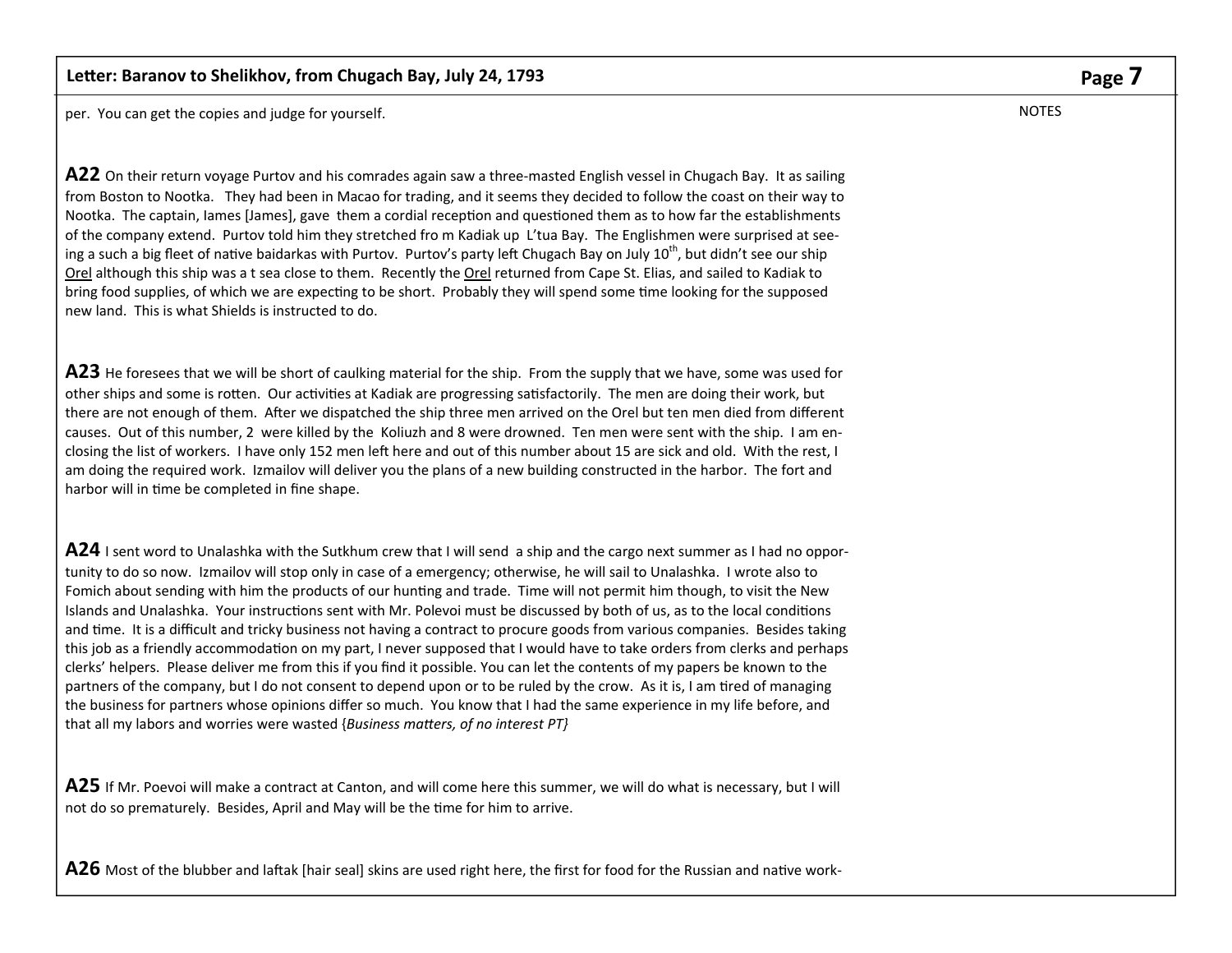ers. It's not like it used to be in the first years here, when scraps were enough. The seal skins are used for baidaras, baidarkas, boots and pants for the native workers, and for the natives who are trapping foxes in wintertime. As there are about 500 men, it's easy to see that we cannot sell these articles in big quantities. The building of another ship at such a great distance from Kadiak is a difficult matter, and against the wishes of the men They grumbled, and many of them, accustomed to quiet and monotonous lives, want to go back. Besides, we are short of materials and men. We have only one blacksmith and even he is in poor health [*Business maƩers PT*]… Our old harbor has become hopeless as a place for men to live in. After the earthquakes, the ground settled and became so low that there are regular straits between the buildings, and during extremely high tides there is very little dry ground left. This summer I decided to move the crew to the place near a creek which flows into the bay after looking over the shore on my trip around Kadiak in March. I left a sufficient number of skilled men, but a misfortune occurred. In April, men were sent to Alitok after provisions in a new baidara that was in good shape. On the way back, the baidara was thrown on a reef at Cape Iakhtash by a strong current. It is unknown if the baidara capsized or was broken up, but not a single person survived. There were 8 Russians and 7 native workers, their girls, two hostages, passengers, and the furs accumulated during the winter. A little of it was cast out, but the biggest part was carried out to sea by the current. None of the drowned people were cast ashore. On account of this misfortune, we did not move, but I have ordered Misnikov to move the goods as fast as the opportunity will allow, and have ordered a place cleared on the hill so we will have a place of safety in case of emergency.

A27 You sent very little twine, and we are short again. We owe Lebedev's company 9 or 10 puds, I don't remember exactly know much, and 3 puds of tobacco. Upon the arrival of the Orel I sent what we owed them to Kinai, but after they started their villainous actions, I ordered it retained until they return the natives what they robbed them of, and pay for the baidaras and baidarkas of the company's provisions given to Konolalov and Balushin when they left for Okhotsk.

I**A28** beg you to clothe and feed well the school pupils who are sailing on the Samson, also the interpreters and the natives who are employed by the company, so that others will be willing to go to Okhotsk when I have to sent them.

**A29** The newly baptized Karluk native Aleksei Chumovitskii, is sent to testify that what he saw and heard. So that he will not forget what he has to testify, I am enclosing a memorandum of what he told us. Please refresh his memory in Okhotsk by reading and explaining this memorandum to him several times.

**A30** The Russians on board the ship are being sent on company business. When in Okhotski or on Kamchatka, they should not be charged for board.

**A31**In sending my letter, I hope that you will pardon me if I missed something, and I also hope that you will ship everything required.

# **Page 8**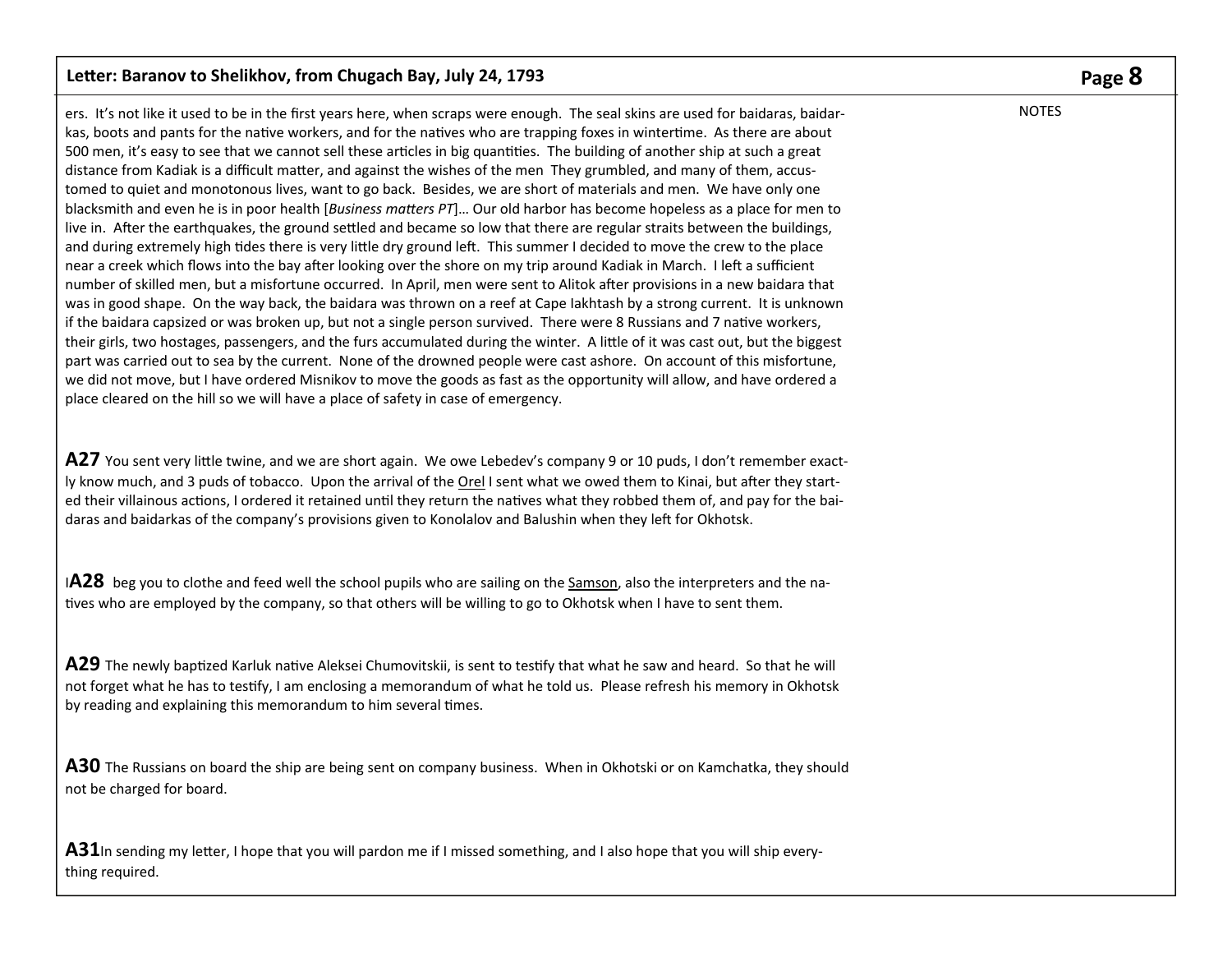NOTES

I pay my respects to your family, and am your obedient servant,

Aleksandr Baranov

My respects to all my friends; tell them that I am still alive

A32 Please ship all the chain mail or armor you can. Guns with bayonets are very useful in time of danger, also we need more grenades for the cannons and more cannons. Two of the old ones cannot be used. One burst when we tested it.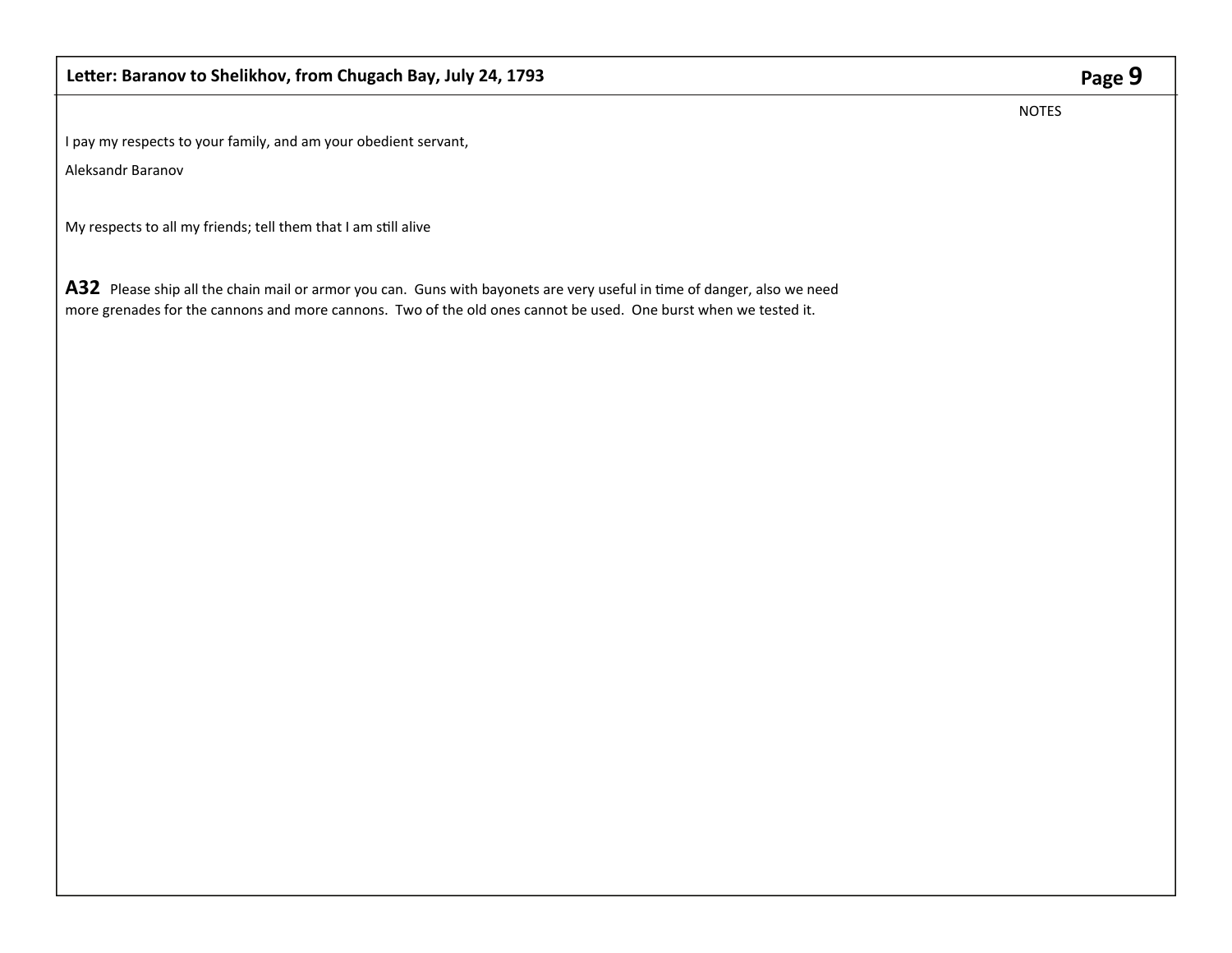Dear Sir: Aleksandr Andreevich 

**B1** … We have received your letter of April 28, 1792, from Kadiak, on the ship Mikhail, and another of July 24, 1793 from Chugach. With the fit letter we have received the shipment of furs, for which we are deeply grateful. We beg you not to forget us with your letters and furs in the future. We hoped that the ship Simeon sent by you, even if it would not bring us something cheerful, at least would not cause any troubles, but the opposite happened because the above mentioned ship arrived at a time when we had to put up the rigging and armament on two new ships. You know how hard it is here to have such work done on account of the usual drunkenness, laziness, and other vices......

**B2** .... The circumstances that made you send the ship in such a hurry could not be called critical because you with your skill and resources and can be compared to a lion who became afraid of mice, and very silly mice at that, according to your own description.....

**B3** … Your strength now is in your right to build settlements anywhere that you find an unoccupied territory. You can build settlements even on Kinai, and have 500 square versts of land in which nobody else has the right to set foot…… you will show better judgment and act more carefully than you did when you because frightened by mice,....

**B4** … We have to thank you for moving to another harbor. Pray God that this new place will be quiet and more profitable than the old....It remains now, after finding a good location on the mainland, to build a well planned settlement, one that will look like a town instead of a village……Please dear friend, for your own pleasure and satisfaction, plan the new settlement to be beautiful and pleasant to live in.... The streets must not be very long but wide an must radiate from the squares ... Leave trees on the streets in front of the houses and in garden.... For God's Sake, don't do things in the small village style. The houses must be of uniform type and size. ... Have the boys trained to play musical instruments beat the drums at daybreak and at sunset and sometimes have music in the fortress and on the battery..... In time, this small settlement will become a big city....

**B5** …We are very much astonished at your unconcern about the visit of the English ship (Phoenix, Capt Hugh Moore). You knew, even before you got the new regulations, that visits by foreign vessels cannot be tolerated. ... The ship you met was in serious danger from natives, but you warned them. I don't think that would have had such friendly assistance if you happened to be at Nootka or California. Probably we would have had to say farewell to you, and would never have seen you again..... In the future....be bold enough to tell the foreigners that they have no right to trade.

**B6** ...We are very much astonished to hear that Mr. Shield's has grievances against you. This is too deep for us, and we don't understand how it could have happened.... You should get along with him without insulting him...

**B7** ... After writing all this, we wish you sincerely good health, luck and happiness. God's blessings on all your exp0loits... We remain, Dear Sir, your obedient servants.

Grigorii Shelikhov Alexksei Polevoi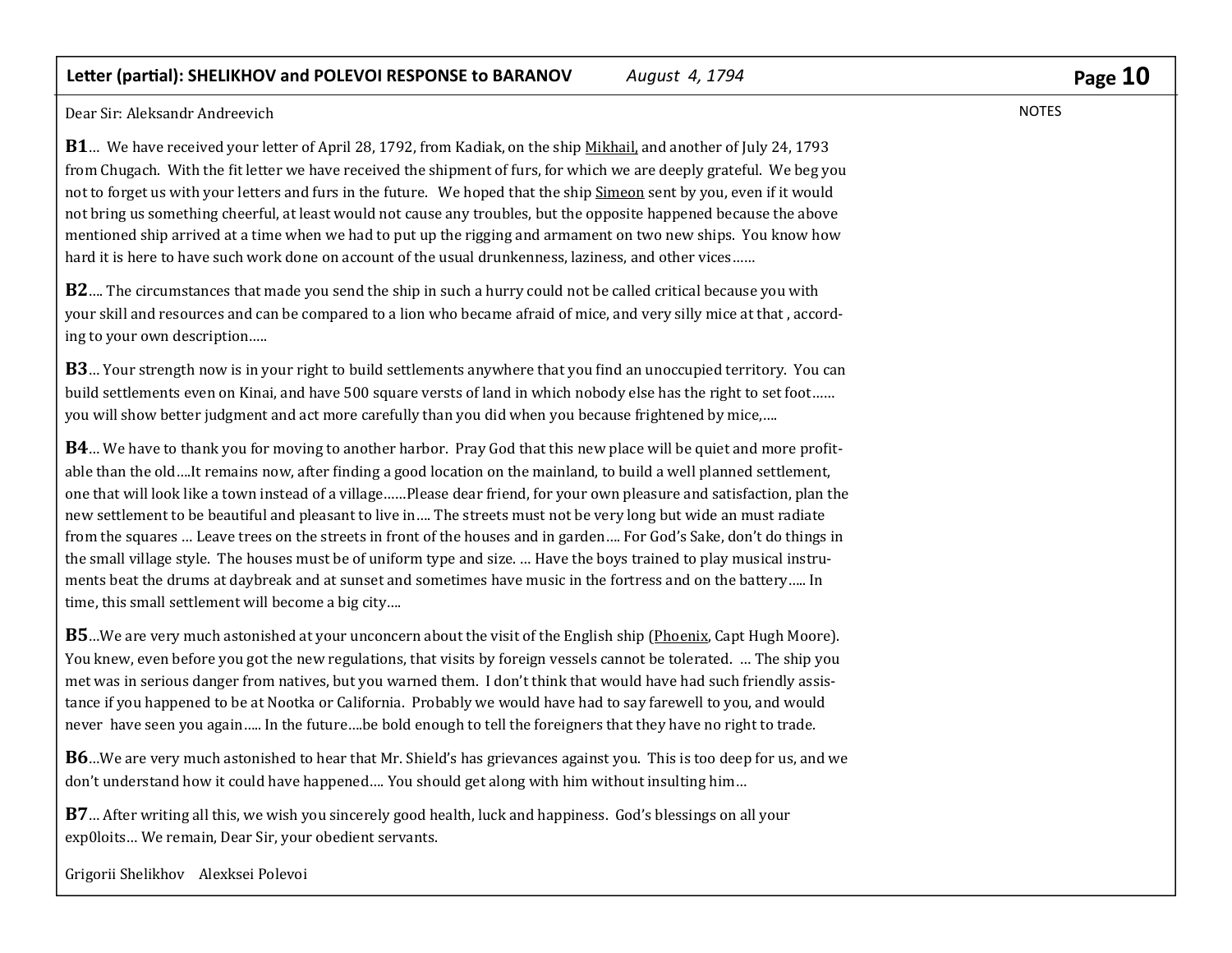Dear Sirs:

### *(Bold Italic added for clariϔication)*

**C1**… I read (your letter) with extreme politeness, in spit of the fact you consider me not as a friend, but as a lowly slave who serves only for his own interest and gain.....If you think that I do not know the difference between sending a boat across a river and a ship to Okhotsk, and so on and so forth, I am going to answer every part of your letter following my rules of righteousness to which I have always adhered without fear of the strong and the powerful of this world....

## *In regards to the shipping of sea otter and building the ship*

 ${\bf C2}$  At Sutkhum and at Kenai Bay the hunting has been getting constantly poorer, and now amounts to nothing as the experiences of last summer and of this spring demonstrated. Without speaking of other places the route to Yakutat alone is hard on the natives. Imagine the poor natives making this journey both ways, 2,000 versts in narrow baidarkas without sails— using only paddles. They have to endure hunger on the way and often perish in stormy seas because this coast offers no adequate shelfter. In places where the natives are not subjugated they are always in constant danger of attack by the bloodthirsty inhabitants of thse regions.... I would certainly send you the furs if I had enough when the Simeon sailed, and if I could as I said, scoop them up as they do the humpback salmon. But I had then no more than 10 skins for each share, and now I have only a little over 16. Would it make any difference if I had shipped 10 then 6 now, or perhaps it would be better not to send this transport at all. But I have to send it because of the new ship being built and a shortage of rigging—pitch, iron, "pick," and the rest of it.... I have only 152 men. Of this number more than have have been busy in Chugach Bay first with preparing the lumber and later with the construction of the ship.

#### *In regards to an attempted mutiny*

**C3**...they held secret meetings and wrote resolutions. During my absence in wintertime, the situation became dangerous. I straightened things out on my return, but the scoundrels made an attempt on my life. However, I will not speak of that. I would not deserve the position of manager if I could not stop troubles in my company. With the use of some writing paper everything was stopped, but the memory is sad.

## *(In regards to materials to build the ship)*

**C4** ... With the <u>Orel</u> you sent me orders to build a ship, promising to send everything needed. With great difficulties I made preparations, by necessary more than 400 versts from Kadiak in Chugach Bay, because there are no larch trees good enough for construction closer. I was short of steel, iron, help, caulking material, and even pitch and "pick". I flattered myself that you would help me out as you promised.... What could I do? Put myself to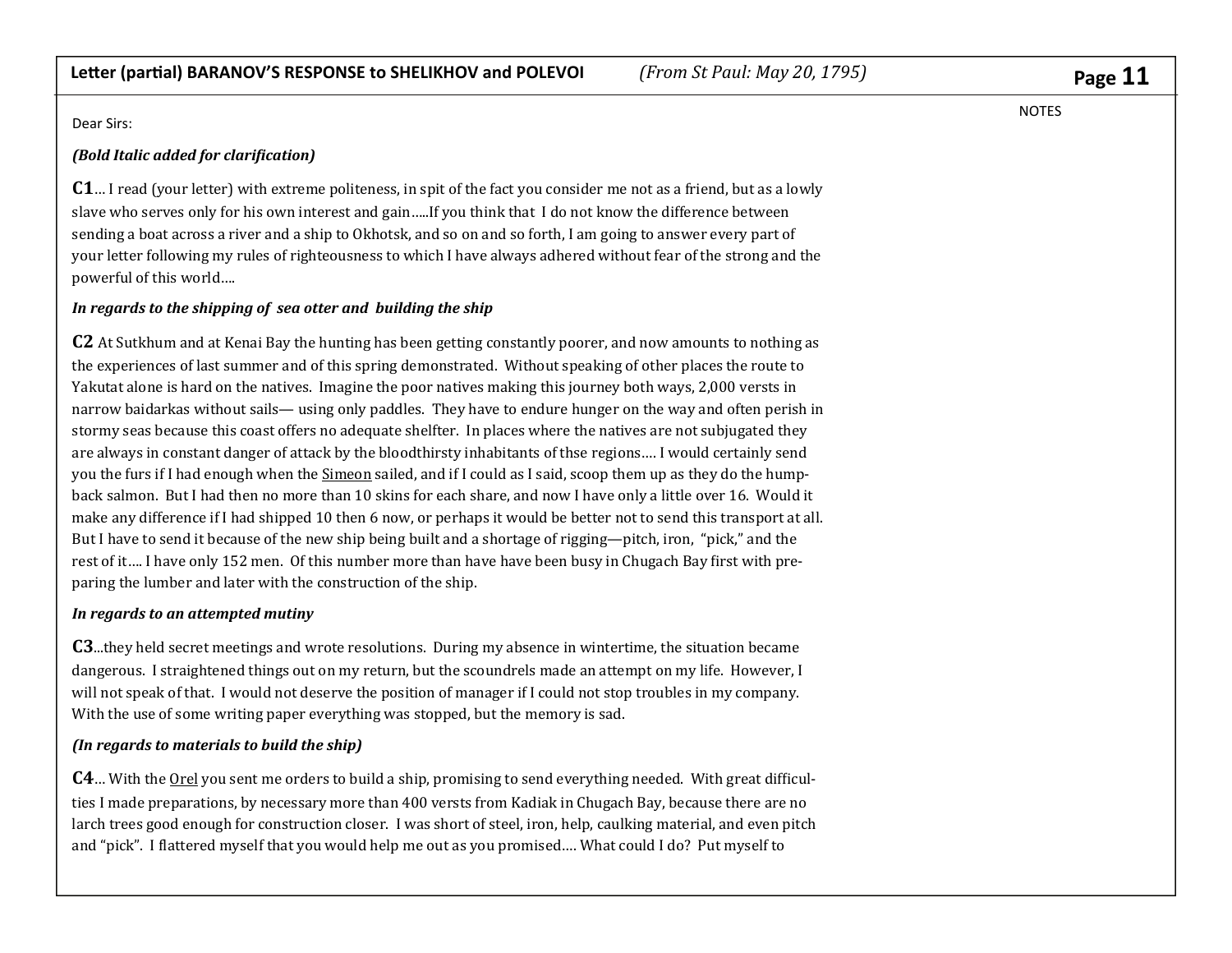shame by forcing the hunters to start the construction without any materials...?

#### *In regards to expenses*

 $\mathbf C\mathbf 5$  All misappropriation has stopped. I do not give a single hair or thread away to my favorite Russians, native workers or hostages, and I think that you have no reason to complain about big expenses. ... I hope that you will release me of all my duties with the arrival of the next transport... provided I am still alive then. 

#### *In regards to excessive drinking*

 ${\mathbb C}6$  It is not true that we drink vodka all the time. Nobody with the exception of myself and Izmailov make it or at least if the hunters make it too, it is done in such secrecy that I never hear of it. But when I make it I do so only once or twice per year; first when I return from a tour of inspection .... And second on my birthday I make a bucket of vodka and treat everybody to it.... Making wine from mercury, I have rescued from death many who were perishing from venereal diseases. .... But I never make it more than two or three times per year, and now that I remember it, when we were laying out and launching a ship in Chugach I made twice a bucket of vodka out of berries and roots. The second time, I added six puds of the company's flour in your honor, and we all had drinks and I was drunk....

#### *In regards to the native 'wife'*

**C7**I have for a long time now been keeping a girl, the daughter of Raskashchikov. I have taught her to sew and to be a good housekeeper. She can be trusted in business matters, but I found that during my absence she showed weakness. I sin too, sometime from weakness, and sometimes from necessity, as I did during my long stay at Chugach when the Chugach people gave me a girl for a hostage. On account of that, the Chugach became more attached to me and more confiding.

#### *In regards to murders*

 ${\bf C8}$  I had a report from the native that on an uninhabited island ten men had to camp together on account of bad weather. Six of them attacked four men, killed them, and divided their personal effects. This because known when the Greek [Delarov] was here. The relatives of the men who were killed made a complaint. Four of the murderers were found alive, two died. These four were brought to me, and confessed. They condemned themselves to death and their taions condemned them also. To spare their lives, I ordered the natives to beat them up without the aid of the Russians. One of them died the next day after the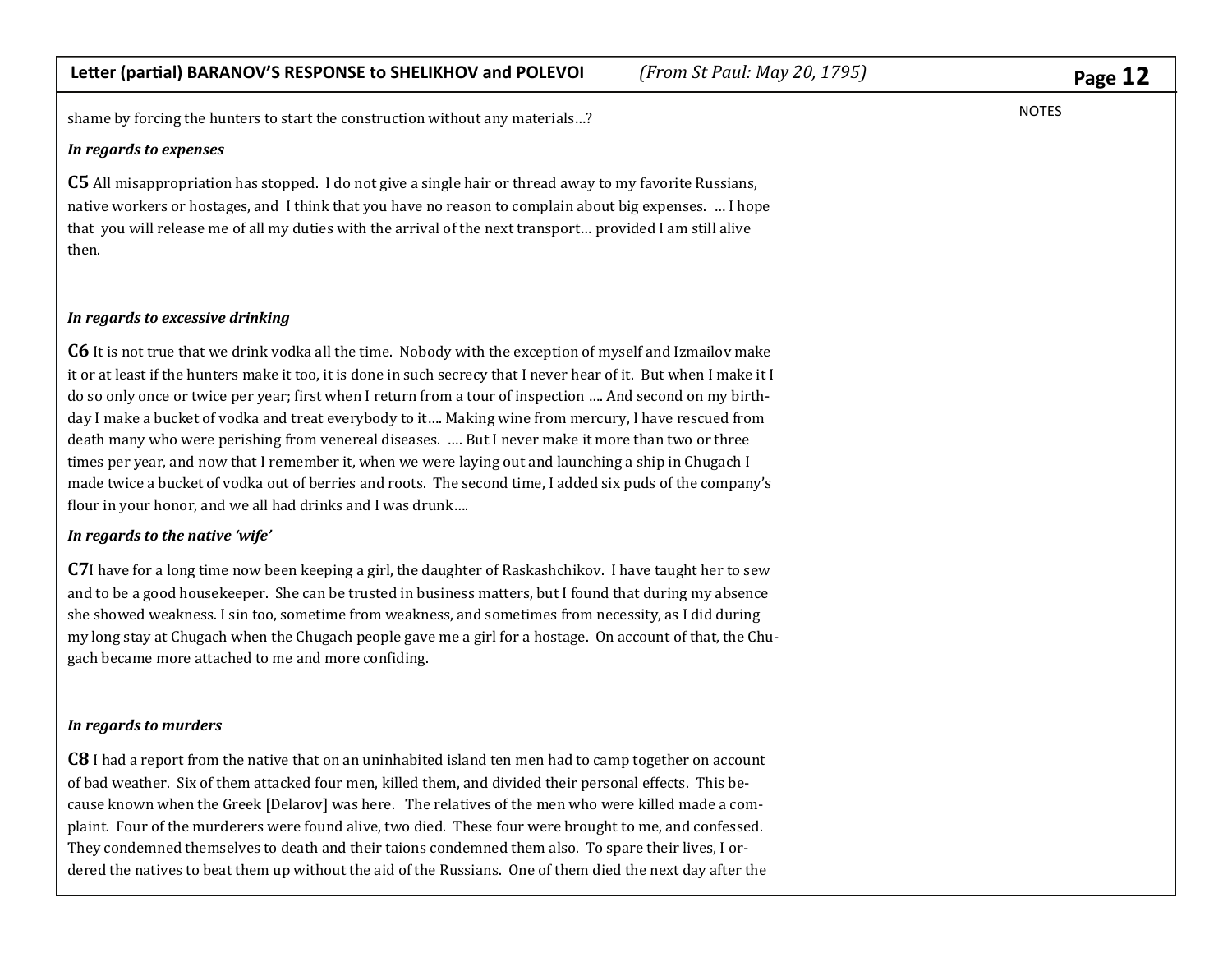beating, but three are alive and live now quietly and peacefully.

#### *And another reference to murders*

 ${\sf C7}$  Last summer Dmitriev, a Russian, was killed by the native workers who were with him… I sent two Russians, who found the murderers but while bringing them here they became careless and one of the scoundrels slashed Eremen's head with an axe but did not kill him. I ordered that he be made to run the gauntlet four times between two row of school pupils and native workers, and left him in iron to torture him by hard work but at night time he cut his throat with a shell and died. The second was lightly punished because he was trying to shield Eremin from the axe. This man ran away but is not in hiding. If anybody tells you a different story he is a lair.

#### *In regards to the English Ship, the Phoenix*

**C8** Excuse me. I'm talking too much. I forgot to answer your accusations of being friendly with Captain Moore of the…[Phoenix]. Your rebuke astonished me. It shows greed and cupidity without limit. How can you hope that I would break the holy laws of hospitality and philanthropy....Perhaps you wanted to see me and Fomich hanged on the spot? Keep in mind, my Dear Sirs, that we have not received any information that the English are our enemies...

#### *In Regards to relations with Shields*

 ${\sf C9}$  As for my quarrel with Mister Shields, some idler who came with the last transport told you about that. He had no reason to be dissatisfied with me. Eve now we are having our meals together. He became excited only when I retained him against his will to help with the construction of a ship.